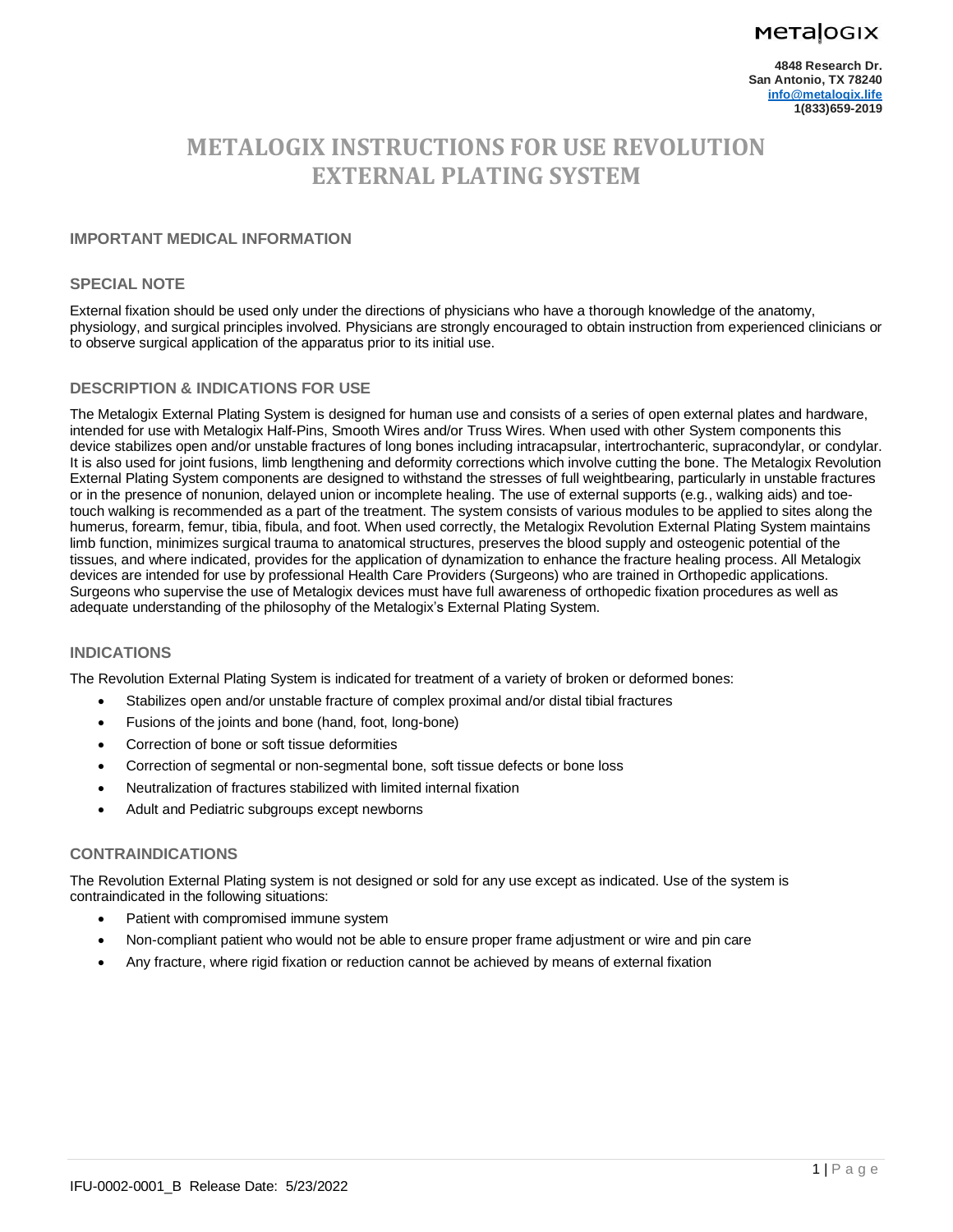## **Metalogix**

#### **WARNINGS**

- 1. The correct selection of device components is extremely important. The appropriate type and size should be selected for the patient based on injury, weight, compliance, etc.
- 2. Pre-Operation or preliminary assembly of the External Plating System is recommended to reduce operative times and to assure an adequate supply of components prior to surgery.
- 3. Intraoperative fracture or instrument breakage can occur. Instruments which have been used extensively or with excessive force are susceptive to fracture. Examine all instruments for wear and damage prior to surgery and replace where necessary. Single use devices should not be reused due to risks of breakage, failure, or patient infection.
- 4. Medial or lateral, anterior or posterior translation may occur if the body of the fixator is not placed parallel to the diaphysis.
- 5. Wire and pin placement requires strict anatomical consideration to avoid damage to nerves, muscles, tendons, and vessels. Wires should be gently pushed through soft tissue, not drilled, to reduce the possibility of soft tissue injury.
- 6. Half-Pin or Wire drilling through the bone should be done slowly to avoid heat necrosis of surrounding tissues and bone.
- 7. Use caution when handling the sharp tips of Wires or Half-Pins. The tips of the Wire or end of the Half-Pin should be held when they are being clipped off. Eye protection is recommended for operating room personnel.
- 8. Pin/Wire site care is crucial in reducing infections.
- 9. Periodic postoperative follow-up and radiographs are recommended.
- 10. Any device inserted into the patient, such as: Half-Pins, Wires, Drill Bits, and in general any device which is labelled  $\otimes$ "single use only" **MUST NOT BE REUSED**.

## **PRECAUTIONS**

- 1. Use extreme care in handling and storing components. Cutting, bending, or scratching the surface of components can reduce the strength and fatigue life of the device. Any components damaged during the treatment should be considered for replacement.
- 2. Unless specified, only components from the same system should be used together.
- 3. Proper fixation and assembly of components is essential. All Wires, Half-Pins and Hardware parts should be securely fastened with the appropriate instrument.
- 4. Wires should be tensioned to the appropriate kg as indicated for by surgeon knowledge and training.
- 5. No attempt should be made to insert any wire more than once; since the tip may have become blunt and is the only cutting surface, undesirable heating of the bone may occur.
- 6. Appropriate Metalogix instrumentation should be used to apply Half-Pins and Wires correctly.
- 7. To tension Wires, the handle of the wire tensioning device should be opened, and the device fully inserted over the Wire against the face of the slider unit, ensuring that at least 8 cm (80mm) of wire protrudes into the tensioning device.
- 8. Wires mounted on an opened plate should be tensioned to a maximum of 130 kg.
- 9. While tightening the Wire Fixation Bolt, it is important not to lever the wire tensioning device, which might cause breakage of the wire. Also, when tightening the wire fixation bolt, it is recommended to use the spherical nuts as that will reduce the stress on the bolt.
- 10. Security of Wire/Pin in the bone, wire tension, and device frame integrity should be routinely checked. The gap at a fracture site should be reassessed during healing. Adjustments should be made as necessary.
- 11. The inner space of the open plates is recommended to be about 4 cm (40mm) larger than the maximum diameter of the operated limb segment to accommodate swelling.
- 12. Weight bearing may be allowed postoperatively according to physician recommendations.
- 13. Physician's frame dynamization and physical therapy guidelines should be followed.
- 14. Additional equipment may be required for fixation application and removal such as wire cutters, mallet and power drill.
- 15. Nuclear Magnetic Resonance Imaging (MRI) should not be used in any segment to which a fixator is applied.
- 16. The patient should be instructed to report any adverse or unanticipated effects to the physician as soon as possible and should also be advised of the distraction, compression and adjustment requirement.
- 17. All patients must receive instruction on the maintenance of their fixator and pin site care.
- 18. The fracture site gap should be reassessed periodically during healing and adjustments to the frame made as necessary. Persistent separation of the fracture ends may lead to delay in bone union.
- 19. In patients undergoing distraction osteogenesis, the rate of distraction should be controlled and adjusted in accordance with the rate of ossification and monitored radiologically.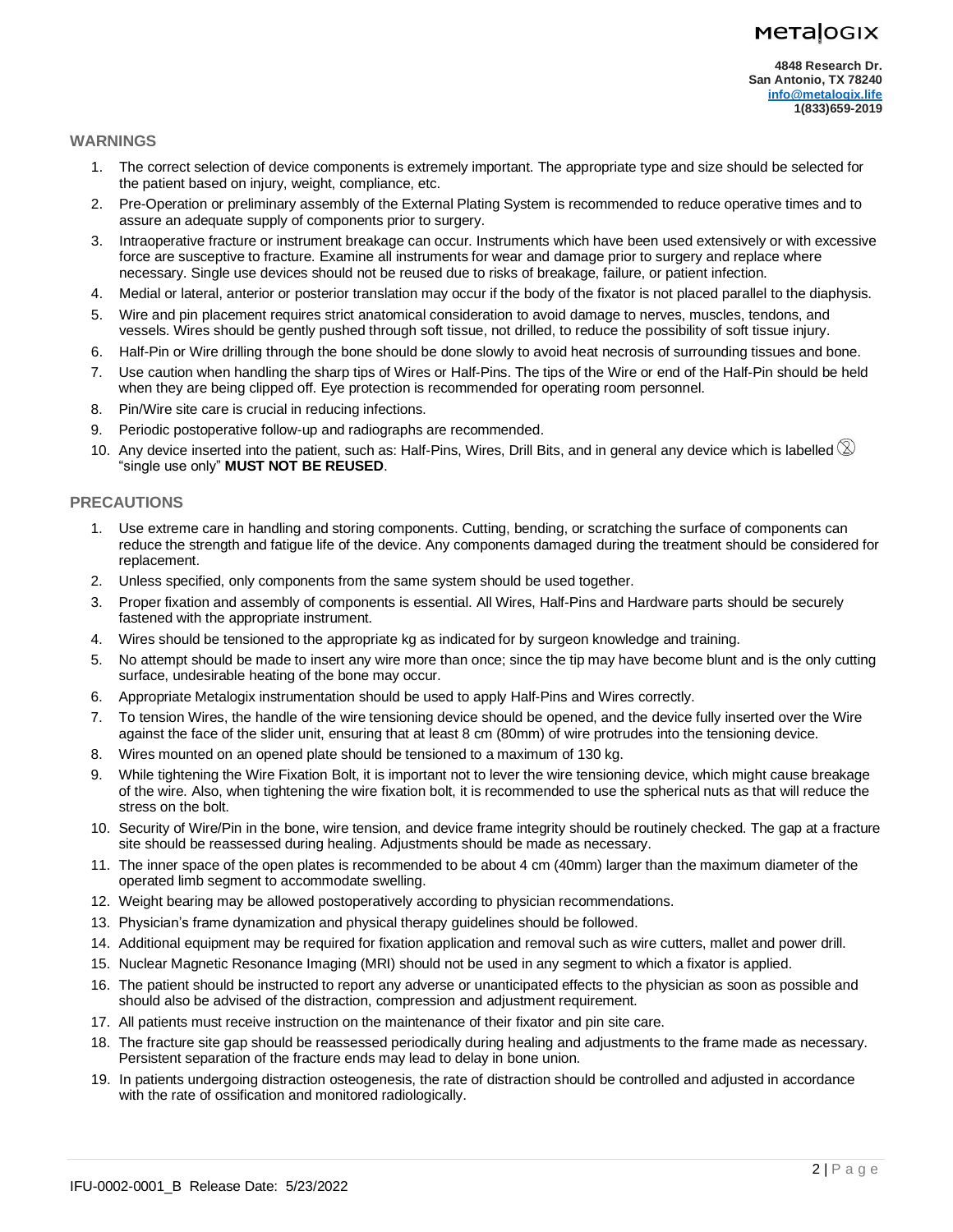## **POSSIBLE ADVERSE EFFECTS**

- 1. Damage to nerves or vessels resulting from insertion of wires and pins
- 2. Infection including persistent drainage of the pin tracts, or after wire removal; chronic pin/wire site osteomyelitis
- 3. Edema or swelling, possible compartment syndrome
- 4. Joint contracture, loss of range of motion or reduction, joint subluxation or dislocation
- 5. Septic arthritis and osteomyelitis
- 6. Loosening or breakage of the Pins, Wires, or other components including inadvertent injury to the patient or operating room personnel caused by the cutting tip of Half-Pin or Wire (e.g., projectile from tip cutting during surgery)
- 7. Intractable pain or delayed unions or both
- 8. Persistence or reoccurrence of the initial condition requiring treatment
- 9. Reoperation to replace a component or the entire apparatus
- 10. Reaction to foreign bodies such as: Half-Pins, Wires, or other components
- 11. Tissue thermal necrosis occurring during Pin or Wire insertion or at the Pin/Wire tissue junction
- 12. Excessive operative bleeding or muscle tendon impalement
- 13. Skin pressure problems caused by external components
- 14. The intrinsic risks associated with anesthesia
- 15. Premature consolidation during bone elongation
- 16. Secondary equinus contracture
- 17. Failure of bone to regenerate satisfactorily; development or persistence of nonunion or pseudoarthrosis
- 18. Fracture of regenerated bone or fracture through a Hal-Pin or Wire hole after removal of the device
- 19. Abnormal growth plate development in patients who are not skeletally mature, including premature fusion, and slowed or accelerated growth
- 20. Loss of bone mass due to "stress shielding"
- 21. Limb length discrepancy
- 22. Bone sequestration secondary to rapid drilling of the bony cortex, with heat build-up and bone necrosis
- 23. Excessive motion at the fracture site due to failure to tighten the component parts of the device; improper tensioning of Wires, flexion from use of too few Pins or Pins that are too small
- 24. Ankle stiffness if multiple transfixion pins are used in tibial fractures
- 25. Thrombosis, late erosion or arteriovenous fistulas
- 26. Persistent drainage after Wire/Pin removal; chronic Wire/Pin site osteomyelitis
- 27. Bone deformity
- 28. Inability to compress the bone surface if the Pins/Wires are not securely seated in bone

## **MRI SAFETY INFORMATION**

The Revolution External Plating System has not been evaluated for safety and compatibility in the MR environment. It has not been tested for heating, migration, or image artifact in the MR environment. The safety of the Revolution External Plating System in the MR environment is unknown. Scanning a patient who has this device may result in patient injury.

## **PACKAGING AND LABELING**

Components should only be accepted if received by the hospital or surgeon with the factory packaging and labeling intact.

## **MATERIALS**

The Metalogix Revolution External Fixation System is comprised of titanium, stainless steel, aluminum alloy, and plastic components. The components that come into contact with the patient are the percutaneous Pins (Half-Pins), Wires, Drill Bits and Trocar Guides used during insertion. These are manufactured from surgical grade materials.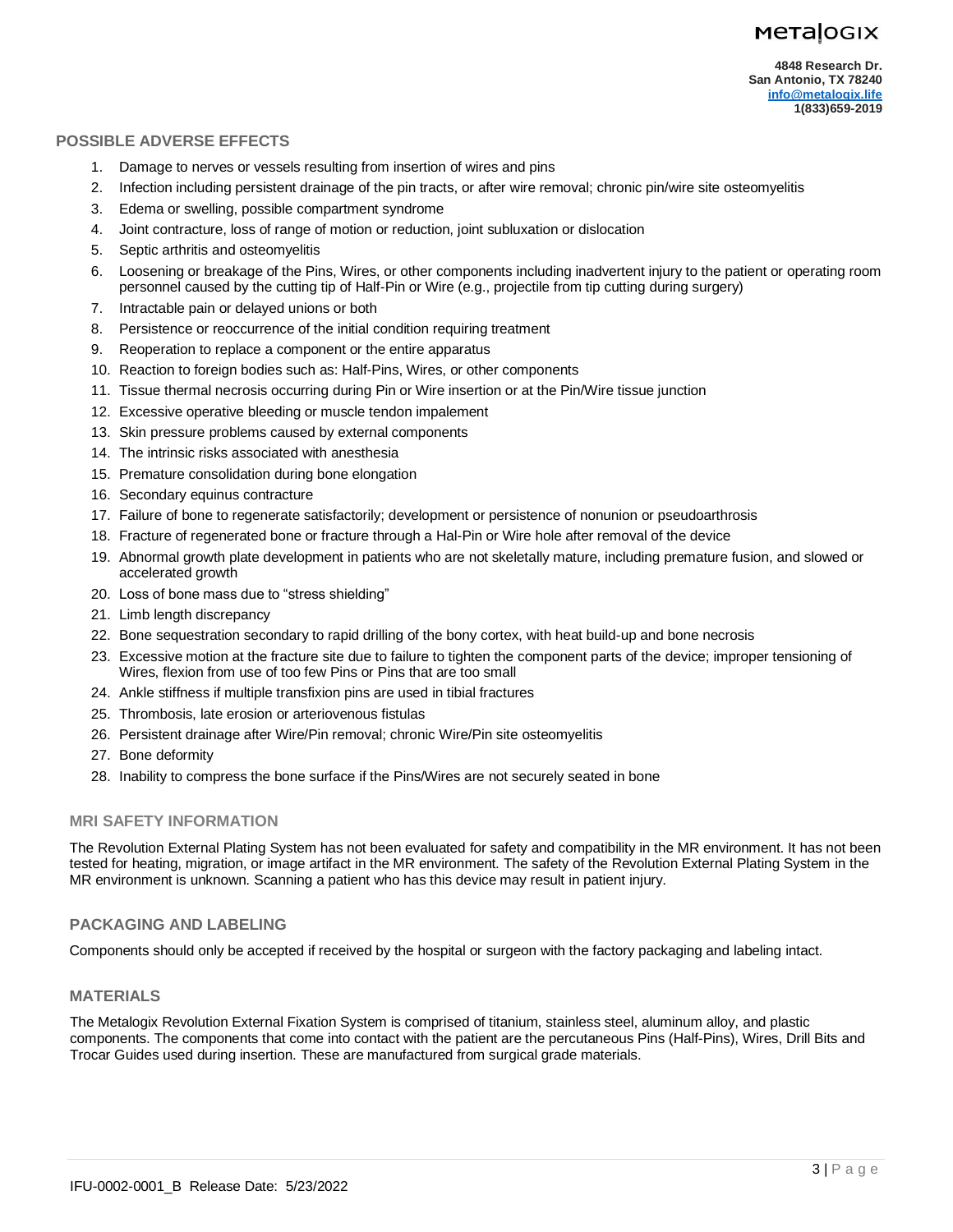### **STERILE & NON-STERILE PRODUCT**

Metalogix provides the Revolution fixation device NON-STERILE.

If not specifically labeled sterile, the components are supplied non-sterile and must be cleaned and sterilized prior to surgery. For non-sterile external fixation devices, remove all original packaging and labeling inserts prior to sterilization. It is important that adequate cleaning be carried out prior to sterilization.

#### **STERILIZATION**



The recommended, validated sterilization cycles are:

| <b>Method</b>                      | Cycle                               | <b>Temperature</b> | <b>Exposure Time</b> | <b>Drying Time</b> |
|------------------------------------|-------------------------------------|--------------------|----------------------|--------------------|
| Dynamic Air Removal Steam<br>Cvcle | Pre-Vacuum (Dynamic<br>Air removal) | 132°C (270°F)      | 4min                 | 30 <sub>min</sub>  |

Containment devices should be wrapped with an FDA cleared central supply wrap or placed in an approved reusable rigid container for sterilization. All sterilization wraps may not be approved for all cycle types. Check with manufacturer for approvals.

**NOTE:** Store in a dry environment. The devices should never be stored in a wet or moist condition.

## **CLEANING INSTRUCTIONS**

| <b>Point of Use</b>                             | Remove excess body fluids and tissue with a disposable, non-shedding wipe and cover with a<br>damp cloth. Body fluids and tissue should not be allowed to dry on instruments prior to cleaning.                                                                                                                                                                                                                                                                                                                                                                                                                                                                                                                                                                                                                                                                                                                                                                               |              |                                                                           |                            |  |
|-------------------------------------------------|-------------------------------------------------------------------------------------------------------------------------------------------------------------------------------------------------------------------------------------------------------------------------------------------------------------------------------------------------------------------------------------------------------------------------------------------------------------------------------------------------------------------------------------------------------------------------------------------------------------------------------------------------------------------------------------------------------------------------------------------------------------------------------------------------------------------------------------------------------------------------------------------------------------------------------------------------------------------------------|--------------|---------------------------------------------------------------------------|----------------------------|--|
| Containment/<br><b>Transportation</b>           | Universal precautions for handling contaminated/biohazardous materials should be observed.<br>Instruments should be cleaned within 30 minutes of use to minimize the potential for drying prior to<br>cleaning.                                                                                                                                                                                                                                                                                                                                                                                                                                                                                                                                                                                                                                                                                                                                                               |              |                                                                           |                            |  |
| <b>Preparation of</b><br><b>Cleaning Agents</b> | Prepare neutral pH enzyme and cleaning agents at the use-dilution and temperature<br>recommended by the manufacturer.                                                                                                                                                                                                                                                                                                                                                                                                                                                                                                                                                                                                                                                                                                                                                                                                                                                         |              |                                                                           |                            |  |
| Automated<br><b>Cleaning</b>                    | 1. Pre-rinse devices under warm, running, potable tap water for two (2) minutes to remove gross<br>debris.<br>2. Completely submerge the instruments in an ultrasonic cleaning bath filled with enzymatic<br>detergent solution and ultrasonicate for ten (10) minutes.<br>3. Remove any remaining debris from crevices using a cleaning brush. Pay close attention to<br>threads, crevices, seams, lumens, and any hard-to-reach areas. Actuate any moveable<br>mechanisms, such as hinged joints, box locks, or spring-loaded features to free trapped soil. If the<br>components of the device can be retracted, retract or open the part while cleaning the area. Bend<br>or flex devices with flexible shafts under the cleaning solution while brushing the flexing areas.<br>Clean lumens with a long, narrow, soft-bristled brush.<br>4. Place the devices in a wire mesh basket and process within a mechanical washer using the<br>following validation parameters: |              |                                                                           |                            |  |
|                                                 | <b>Treatment</b>                                                                                                                                                                                                                                                                                                                                                                                                                                                                                                                                                                                                                                                                                                                                                                                                                                                                                                                                                              | Time (mm:ss) | <b>Temperature</b>                                                        | <b>Cleaning Solution</b>   |  |
|                                                 | Enzymatic Wash                                                                                                                                                                                                                                                                                                                                                                                                                                                                                                                                                                                                                                                                                                                                                                                                                                                                                                                                                                | 04:00        | $60^{\circ}$ C                                                            | Enzyme Presoak and Cleaner |  |
|                                                 | Wash                                                                                                                                                                                                                                                                                                                                                                                                                                                                                                                                                                                                                                                                                                                                                                                                                                                                                                                                                                          | 02:00        | Warm Tap Water                                                            | Neutral Detergent          |  |
|                                                 | Rinse                                                                                                                                                                                                                                                                                                                                                                                                                                                                                                                                                                                                                                                                                                                                                                                                                                                                                                                                                                         | 02:00        | $70^{\circ}$ C                                                            | N/A                        |  |
|                                                 | Dry                                                                                                                                                                                                                                                                                                                                                                                                                                                                                                                                                                                                                                                                                                                                                                                                                                                                                                                                                                           | 15:00        | $80^{\circ}$ C                                                            | N/A                        |  |
|                                                 |                                                                                                                                                                                                                                                                                                                                                                                                                                                                                                                                                                                                                                                                                                                                                                                                                                                                                                                                                                               |              | 5. Visually inspect the devices. Repeat cleaning if visible soil remains. |                            |  |